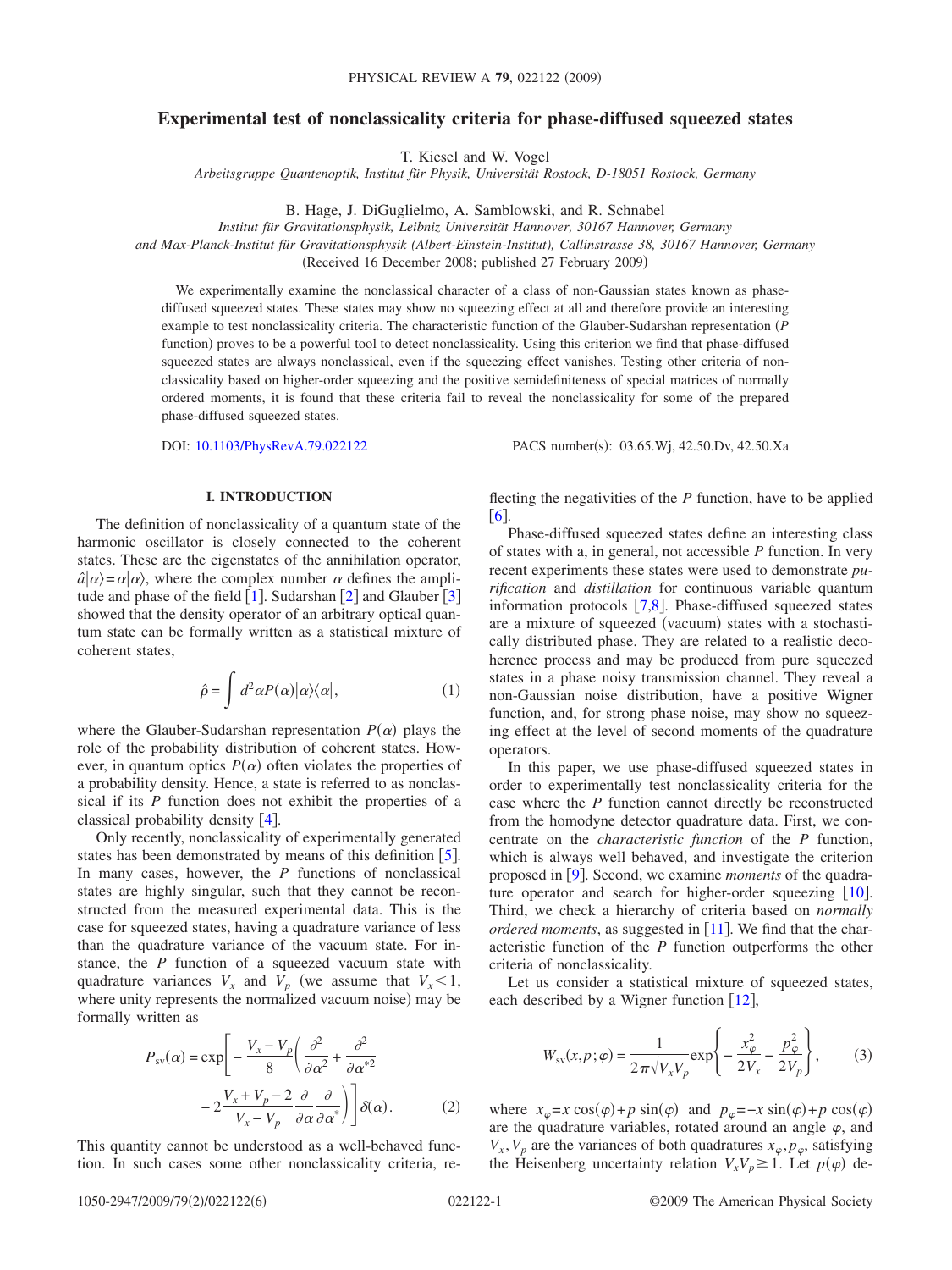TABLE I. Parameter of the examined states.

<span id="page-1-1"></span>

|                    | $V_x = 0.36$ , $V_p = 5.28$ |      |      |      |          |  |  |
|--------------------|-----------------------------|------|------|------|----------|--|--|
| $\sigma$ / $\circ$ | 0.0                         | 6.3  | 12.6 | 22.2 | $\infty$ |  |  |
| $V_{\rm eff}$      | 0.36                        | 0.42 | 0.59 | 1.00 | 2.82     |  |  |

note the statistical distribution of the phase fluctuations, then the Wigner function of the mixed state reads

$$
W(x,p) = \int p(\varphi) W_{\rm sv}(x,p;\varphi) d\varphi.
$$
 (4)

<span id="page-1-0"></span>In our examination of nonclassicality, the characteristic function  $\Phi(\beta)$  of the *P* function plays a decisive role. It is connected to the Wigner function via Fourier transform,

$$
\Phi(\beta) = e^{|\beta|^2/2} \int W(x, p) e^{i(x \operatorname{Im} \beta - p \operatorname{Re} \beta)} dx dp.
$$
 (5)

For a squeezed state, as defined by Eq.  $(3)$  $(3)$  $(3)$ , we find

$$
\Phi_{\rm sv}(\beta;\varphi) = \exp\left(\frac{|\beta|^2}{2} \{1 - V_x \cos^2[\arg(\beta) - \varphi] - V_p \sin^2[\arg(\beta) - \varphi]\}\right).
$$
\n(6)

The characteristic function for the mixed state is given in close analogy to Eq.  $(4)$  $(4)$  $(4)$ ,

$$
\Phi(\beta) = \int p(\varphi) \Phi_{sv}(\beta; \varphi) d\varphi.
$$
 (7)

<span id="page-1-3"></span>In our experiment we generated phase-diffused squeezed vacuum states with varying strengths of the phase noise. The phase noise was chosen to be distributed according to a zero mean Gaussian and could therefore be completely characterized by the standard deviation. A summary of states generated is given in Table [I.](#page-1-1) The undisturbed squeezed vacuum states had quadrature variances  $V_x = 0.36$  and  $V_p = 5.28$ . For the strongest phase noise we used a flat distribution with a width of 720°, which is labeled with  $\sigma = \infty$  in Table [I.](#page-1-1) We also listed the minimum quadrature variance of each state,

$$
V_{\text{eff}} = \frac{V_x + V_p}{2} - \frac{V_p - V_x}{2} e^{-2\sigma^2},\tag{8}
$$

to show that the states with  $\sigma = 6.3^{\circ}$  and  $\sigma = 12.6^{\circ}$  are still squeezed, but the squeezing vanishes at  $\sigma = 22.2^{\circ}$ . Hence, one cannot decide about the nonclassicality of the last two states by examination of the quadrature variance.

## **II. EXPERIMENTAL SETUP**

The squeezed states were generated by a degenerate optical parametric amplifier (OPA). The OPA consisted of a type-I noncritically phase-matched second-order nonlinear crystal  $(7\% \text{ Mg:LiNbO}_3)$  inside a standing-wave optical resonator with a linewidth of 25 MHz. The OPA process was continuously pumped by 50 mW of second-harmonic light

<span id="page-1-2"></span>

FIG. 1. (Color online) Simplified sketch of the experimental setup. MC: spatial mode cleaner, LO: local oscillator, OPA: squeezed light source, BHD: balanced homodyne detector, and PZT: piezoelectrically actuated mirror. PZT1 was used to control the average phase and PZT2 applied the phase noise.

yielding a classical power amplification factor of 6. Both the length (resonance frequency) of the resonator as well as the orientation of the squeezing ellipse were stably controlled by electronic servo loops. With this setup we directly measured a minimal squeezed variance of −4.5 dB and an antisqueezed variance of  $+7.2$  dB with respect to the unity vacuum variance. From these measurements we inferred an overall efficiency of 75% and an initial squeezing factor of −8.2 dB.

The squeezed field propagated in free space from the OPA passing high-reflection mirrors, two of which were moved by piezoelectric transducers (PZTs). One (PZT[1](#page-1-2), Fig. 1) was used to control the average phase of the squeezed field. The other (PZT2, Fig. [1](#page-1-2)) was driven by a quasirandom voltage to apply the phase diffusion. This voltage was generated by a high quality personal computer (PC) sound card connected to an appropriate amplifier. The sound card played back a previously generated sound file which was carefully designed to meet the desired shape of its frequency spectrum and its histogram. The former covered the *flat* part of the frequency response of the PZT except the frequency band of any control loop; the latter was chosen to be Gaussian for the partial phase diffusion and had to be absolutely flat in the totally randomized case.

Balanced homodyne detection (BHD) was used to measure the quadrature amplitude of the phase-diffused squeezed field. The visibility of the squeezed beam and the spatially filtered [mode cleaner (MC), Fig. [1](#page-1-2)] local oscillator was 98.9% and was limited by OPA crystal inhomogeneities. The average quadrature phase of the BHD was servo loop controlled except for the total phase randomization where no mean phase exists. The signals of the two individual BHD photodetectors were electronically mixed down at 7 MHz and low pass filtered with a bandwidth of 400 kHz to address a modulation mode showing good squeezing and a high dark noise clearance of the order of 20 dB. The resulting signals were fed into a PC based data-acquisition system and sampled with  $1 \times 10^6$  samples/s and 14-bit resolution. For a more detailed description of the main parts of the setup we refer to  $\left[7\right]$  $\left[7\right]$  $\left[7\right]$  and  $\left[8\right]$  $\left[8\right]$  $\left[8\right]$ .

# **III. NONCLASSICALITY IN TERMS OF THE CHARACTERISTIC FUNCTION**

#### **A. Experimental demonstration**

First, let us consider a sufficient criterion proposed in  $[9]$  $[9]$  $[9]$ : a state is nonclassical if the characteristic function  $\Phi(\beta)$  of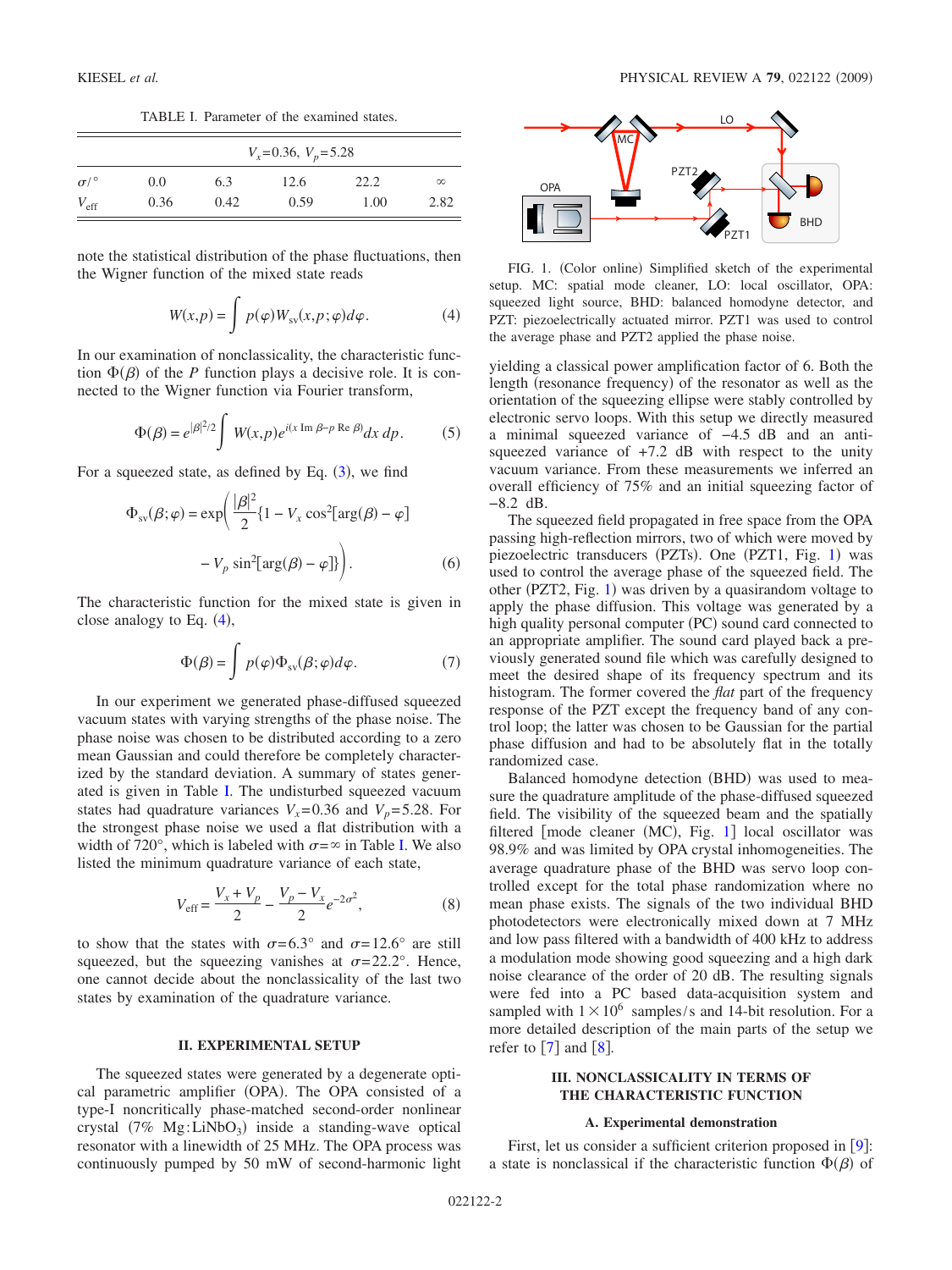<span id="page-2-2"></span>

FIG. 2. (Color online) Characteristic functions of different phase-diffused squeezed vacuum states. The shaded area corresponds to one standard deviation; it is added to the nonclassical boundary  $\Phi_{\text{vac}} \equiv 1$ . Take note of the logarithmic scale.

the *P* function exceeds the characteristic function of the vacuum at some point  $\beta$ ,

$$
\exists \beta: \quad |\Phi(\beta)| > |\Phi_{\text{vac}}| = 1. \tag{9}
$$

<span id="page-2-3"></span>Note that this condition represents the lowest order of a hierarchy of conditions which completely characterize the non-classicality [[13](#page-5-12)]. The function  $\Phi(\beta)$  can be obtained by [[14](#page-5-13)]

$$
\Phi(\beta) = \langle : \hat{D}(\beta) : \rangle = \langle e^{i|\beta|\hat{x}[\pi/2 - \arg(\beta)]} \rangle e^{|\beta|^2/2}, \quad (10)
$$

<span id="page-2-0"></span>where  $\hat{D}(\beta)$  is the displacement operator. Since we only consider a single quadrature, we may neglect the arguments of  $\beta$ and *xˆ*. The expectation value on the right-hand side of Eq.  $(10)$  $(10)$  $(10)$  represents the characteristic function of the quadrature. It can be estimated from the sample of *N* measured quadrature values  $\{x_j\}_{j=1}^N$  via (cf. [[15](#page-5-14)])

$$
\langle e^{i|\beta|\hat{x}} \rangle \approx \frac{1}{N} \sum_{j=1}^{N} e^{i|\beta|x_j}.
$$
 (11)

<span id="page-2-1"></span>Inserting Eq.  $(11)$  $(11)$  $(11)$  into Eq.  $(10)$  $(10)$  $(10)$ , we obtain an estimation  $\overline{\Phi}(\beta)$  of  $\Phi(\beta)$ . The variance of this quantity can be estimated as

$$
\sigma^2 \{\bar{\Phi}(\beta)\} = \frac{1}{N} [e^{|\beta|^2} - |\bar{\Phi}(\beta)|^2].
$$
 (12)

<span id="page-2-6"></span>For each state we have recorded  $N=10^7$  data points. The resulting characteristic functions are shown in Fig. [2.](#page-2-2) We only concentrate on the quadrature where the variance of the state is minimum. The shaded area corresponds to the magnitude of one standard deviation; it is added to the nonclassicality border  $|\Phi_{\text{vac}}(\beta)| = 1$ . In order to demonstrate that a state satisfies the nonclassicality criterion [Eq.  $(9)$  $(9)$  $(9)$ ], with a significance of *s* standard deviations, we have to check if the characteristic function satisfies the inequality

$$
|\bar{\Phi}(\beta)| > 1 + s\sigma\{\bar{\Phi}(\beta)\},\tag{13}
$$

at least at one point  $\beta$ . It is clearly seen that all recorded states satisfy this lowest-order condition for nonclassicality with a high significance of  $s \ge 10$ . Hence, we directly observe signatures of nonclassicality in the characteristic functions.

We note that Fig. [2](#page-2-2) reveals that the *P* functions of these states are highly singular. This is due to the fact that condi-tion ([9](#page-2-3)) is satisfied for all  $\beta$  with large modulus, indicating that  $\Phi(\beta)$  is not integrable. Therefore, we cannot expect  $P(\alpha)$  to be a well-behaved function. However, if  $\Phi(\beta)$  does not satisfy Eq. ([9](#page-2-3)), one may be able to compute its Fourier transform and check nonclassicality of the state based on the failure of the *P* function to be non-negative; see  $\lceil 5 \rceil$  $\lceil 5 \rceil$  $\lceil 5 \rceil$ .

#### **B. Theoretical generalization of the results**

Whereas in the experiment only states with Gaussian phase noise are investigated, we now prove that phase-diffused squeezed vacuum states always fulfill condition ([9](#page-2-3)), indifferent of the phase distribution  $p(\varphi)$ . Although this criterion is not necessarily fulfilled by an arbitrary nonclassical state, it turns out to be sufficient for any state with a characteristic function of form  $(7)$  $(7)$  $(7)$ .

First, we note that  $\Phi_{sv}(\beta;\varphi)$  is  $\pi$  periodic in the angle  $\varphi$ . Without any loss of generality, we can assume that the function  $p(\varphi)$  in Eq. ([7](#page-1-3)) can be regarded as a probability density over the interval  $[0, \pi]$ , i.e.,  $p(\varphi) \ge 0$  and  $\int_0^{\pi} p(\varphi) d\varphi = 1$ . For technical reasons, we may further assume that  $p(\varphi)$  is  $\pi$ periodic as the characteristic function of squeezed vacuum, such that the domain of integration in Eq.  $(7)$  $(7)$  $(7)$  may be any interval of length  $\pi$ .

We assume that the  $x$  quadrature is the squeezed one, so  $V_x < 1 < V_p$ . Hence, we can find positive real numbers  $\delta \varphi$ and  $\epsilon$ , such that

$$
\forall \varphi \in (-\delta \varphi, \delta \varphi): \quad 1 - V_x \cos^2(\varphi) - V_p \sin^2(\varphi) \ge \epsilon > 0. \tag{14}
$$

In this interval, the characteristic function increases exponentially with  $|\beta|$ ,

<span id="page-2-4"></span>
$$
\forall \varphi \in (\varphi_0 - \delta \varphi, \varphi_0 + \delta \varphi): \quad |\Phi_{sv}(|\beta|e^{i\varphi_0}; \varphi)| \ge e^{\epsilon |\beta|^2/2}.
$$
\n(15)

Of course, we can also find an interval of the same length, centered around some  $\varphi_0$ , with

$$
\int_{\varphi_0 - \delta \varphi}^{\varphi_0 + \delta \varphi} p(\varphi) d\varphi = C > 0.
$$
 (16)

<span id="page-2-5"></span>Taking into consideration that the domain of integration in Eq. ([7](#page-1-3)) may be an arbitrary interval of length  $\pi$ , we can rewrite the characteristic function  $\Phi(\beta)$  at the point  $|\beta|e^{i\varphi_0}$  as

$$
\Phi(|\beta|e^{i\varphi_0}) = \int_{\varphi_0 - \pi/2}^{\varphi_0 + \pi/2} p(\varphi) \Phi_{sv}(|\beta|e^{i\varphi_0}; \varphi) d\varphi.
$$
 (17)

Since the integrand is non-negative, a diminution of the domain of integration decreases the value of the integral,

$$
\Phi(|\beta|e^{i\varphi_0}) \ge \int_{\varphi_0 - \delta}^{\varphi_0 + \delta} p(\varphi)\Phi_{\rm sv}(|\beta|e^{i\varphi_0}; \varphi)d\varphi.
$$
 (18)

Due to Eqs.  $(15)$  $(15)$  $(15)$  and  $(16)$  $(16)$  $(16)$ , we finally find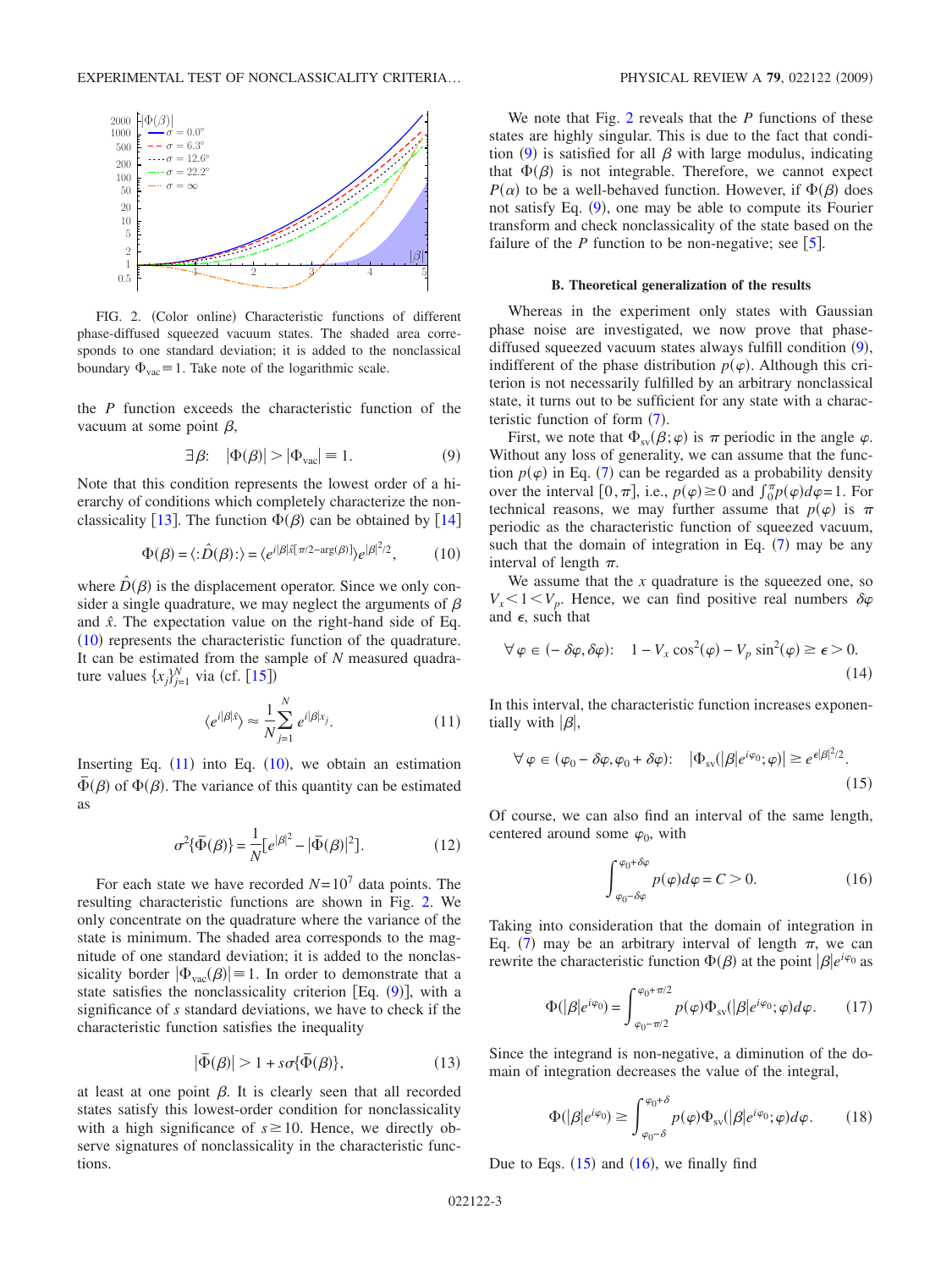<span id="page-3-0"></span>

| $\sigma$ / $\circ$ | $q_2$               | $q_4$                | 96                   | $q_8$                | $q_{10}$             |
|--------------------|---------------------|----------------------|----------------------|----------------------|----------------------|
| 0.0                | $-0.6362 \pm 0.3\%$ | $-0.8667 \pm 0.16\%$ | $-0.9506 \pm 0.12\%$ | $-0.9813 \pm 0.09\%$ | $-0.9927 \pm 0.07\%$ |
| 6.3                | $-0.5717 + 0.04\%$  | $-0.8090 \pm 0.03\%$ | $-0.9102 + 0.03\%$   | $-0.9549 \pm 0.04\%$ | $-0.9754 + 0.06\%$   |
| 12.6               | $-0.4060 + 0.08\%$  | $-0.5509 \pm 0.15\%$ | $-0.5459 + 0.60\%$   | $-0.3852 + 4.2\%$    | $0.0798 \pm 95\%$    |
| 22.2               | $0.0196 + 3.2\%$    | $0.6864 + 0.53\%$    | $2.982 \pm 0.84\%$   | $10.61 + 1.7\%$      | $37.27 + 3.3\%$      |
| $\infty$           | $1.908 \pm 0.09\%$  | $10.68 \pm 0.16\%$   | $51.72 \pm 0.32\%$   | $249.6 \pm 0.65\%$   | $1222 + 1.23\%$      |

TABLE II. Degree of squeezing  $q_{2n}$  for different orders  $2n$  and standard deviations of phase noise  $\sigma$ .

$$
|\Phi(|\beta|e^{i\varphi_0})| \ge e^{\epsilon|\beta|^2/2} \int_{-\delta\varphi}^{\delta\varphi} p(\varphi + \varphi_0) d\varphi = Ce^{\epsilon|\beta|^2/2}.
$$
 (19)

Obviously, the characteristic function  $\Phi(\beta)$  is not bounded, independently of the phase noise distribution  $p(\varphi)$ . Consequently, we are always able to prove nonclassicality by means of Eq.  $(9)$  $(9)$  $(9)$ , which is the most simple criterion among a necessary and sufficient hierarchy  $[13]$  $[13]$  $[13]$ .

## **IV. NONCLASSICALITY IN TERMS OF MOMENTS**

Besides the signatures of nonclassicality in terms of the characteristic function, different criteria for demonstrating nonclassicality are known. Since we measured time series of individual quadrature values we can calculate all higherorder moments of the quadrature operator *xˆ*.

### **A. Hong-Mandel squeezing**

We begin by examining higher-order squeezing as proposed by Hong and Mandel  $[10]$  $[10]$  $[10]$ . To this end, we calculate the degree of 2*n*th order squeezing,

$$
q_{2n} = \frac{\langle (\Delta \hat{x})^{2n} \rangle}{(2n-1)!!} - 1, \quad n \in \mathbb{N},
$$
 (20)

where  $\Delta \hat{x} = \hat{x} - \langle \hat{x} \rangle$ . The moments can be estimated from the sample of quadrature data quite naturally by replacing expectation values by their arithmetic means. It is sufficient to verify nonclassicality if at least one of the  $q_{2n}$  is negative.

Table [II](#page-3-0) shows the degree of squeezing for different orders and different phase noise strengths. Obviously, only if the lowest-order parameter  $q_2$  is negative, then the parameter  $q_{2n}$  of higher order can also be negative. Hence, we may only observe higher-order squeezing if the state already shows standard squeezing. The investigation of the degree of higher-order squeezing does not extend the range of detection of nonclassicality of phase-diffused squeezed states. This is not surprising since it can be shown that for Gaussian states  $[Eq. (3)]$  $[Eq. (3)]$  $[Eq. (3)]$  the degree of squeezing is given by

$$
q_{2n}(\varphi) = [V_x \cos(\varphi) + V_p \sin(\varphi)]^n - 1. \tag{21}
$$

For these states, squeezing always implies higher-order squeezing and vice versa  $[10]$  $[10]$  $[10]$ . Phase diffusion can only smooth out the phase dependence of the moments and diminish the nonclassical effect.

### **B. Matrices of normally ordered moments**

Normally ordered moments of the quadrature operator *xˆ* can be estimated from measured data points  ${x_j}_{j=1}^N$  via appropriate sampling relations (see Appendix),

$$
\langle : \hat{x}^k : \rangle \approx \frac{1}{2^{k/2} N} \sum_{j=1}^N H_k \left( \frac{x_j}{\sqrt{2}} \right),\tag{22}
$$

where  $H_k(x)$  are the Hermite polynomials. With these moments at hand, we can examine the nonclassicality criterion of Agarwal  $[11]$  $[11]$  $[11]$ . It has been shown that a state is nonclassical if at least one of the matrices

$$
M^{(l)} = \begin{pmatrix} 1 & \langle : \hat{x} : \rangle & \dots & \langle : \hat{x}^{l-1} : \rangle \\ \langle : \hat{x} : \rangle & \langle : \hat{x}^2 : \rangle & \dots & \langle : \hat{x}^{l} : \rangle \\ \vdots & \vdots & \ddots & \vdots \\ \langle : \hat{x}^{l-1} : \rangle & \langle : \hat{x}^{l} : \rangle & \dots & \langle : \hat{x}^{2l-2} : \rangle \end{pmatrix}
$$
(23)

is not positive semidefinite. This can be verified by showing that at least one of the principal minors of such a matrix is negative  $[16]$  $[16]$  $[16]$ . However, to this end we had to check up to  $2<sup>l</sup> - 1$  principal minors for each matrix  $M<sup>(l)</sup>$ , which is a computationally expensive task.

Here we use the fact that the existence of a negative eigenvalue of  $M^{(l)}$  demonstrates the violation of positive semidefiniteness. Therefore, we determine

$$
\lambda_{\min}^{(l)} = \min_{\vec{x} \neq \vec{0}} \frac{\vec{x}^T M^{(l)} \vec{x}}{\vec{x}^T \vec{x}}
$$
(24)

via a conjugate gradient algorithm; see, e.g.,  $[17]$  $[17]$  $[17]$ . It can be shown that  $\lambda_{\min}^{(l)}$  equals the minimum eigenvalue of  $M^{(l)}$ . In this way, we only need to calculate one quantity per matrix to examine its definiteness. Its standard deviation is determined by using a bootstrap method: we generate new quadrature data, distributed as the experimentally measured quadratures, 100 times to obtain a statistical sample of eigenvalues, which gives the standard deviation; cf.  $[18]$  $[18]$  $[18]$ .

The experimental results are shown in Table [III.](#page-4-0) We only consider matrices of even dimension since we noted that the minimum eigenvalues of  $M^{(2n)}$  and  $M^{(2n+1)}$  are equal. This may be due to the fact that odd moments of squeezed vacuum states vanish, giving the matrices a special structure. We observe that all matrices, which belong to the states showing squeezing, have significantly negative eigenvalues.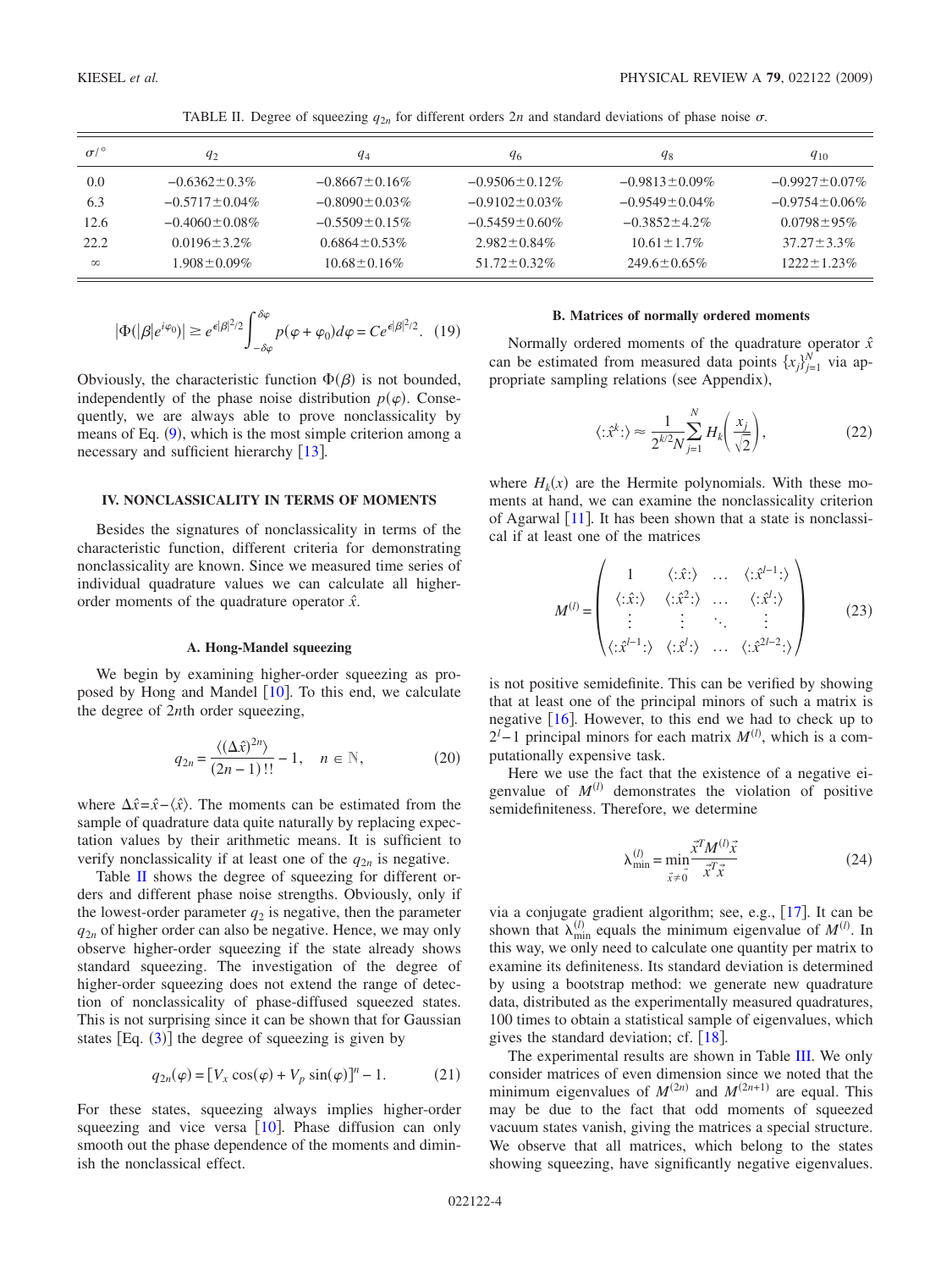<span id="page-4-0"></span>

| $\sigma$ /° | $2 \times 2$ matrix  | $4 \times 4$ matrix | $6 \times 6$ matrix | $8 \times 8$ matrix | $10 \times 10$ matrix        |
|-------------|----------------------|---------------------|---------------------|---------------------|------------------------------|
| 0.0         | $-0.6362 \pm 0.25\%$ | $-4.294 \pm 0.86\%$ | $-104.0 \pm 2.5\%$  | $-6201 + 6.1\%$     | $-722 \times 10^3$ + 12\%    |
| 6.3         | $-0.5717 \pm 0.03\%$ | $-3.337 + 0.11\%$   | $-69.93 \pm 0.35\%$ | $-3593 \pm 0.98\%$  | $-335 \times 10^3 + 2.5\%$   |
| 12.6        | $-0.4060 + 0.08\%$   | $-2.040 + 1.1\%$    | $-6.728 + 53\%$     | $-107.4 + 110\%$    | $-1259 \times 10^{3} + 49\%$ |
| 22.2        | $0.0197 \pm 3.0\%$   | $-0.2323 + 1.1\%$   | $-0.5358 \pm 4.1\%$ | $-2.299 + 71\%$     | $-459 \times 10^3 \pm 40\%$  |
| $\infty$    | $1.0000 \pm 0\%$     | $0.7856 \pm 1.2\%$  | $0.5493 \pm 12\%$   | $10.85 + 13\%$      | $1113 \pm 94\%$              |

TABLE III. Table of minimum eigenvalues of the matrices  $M^{(l)}$  for different *l* and phase noise  $\sigma$ . The existence of significantly negative values indicates the nonclassicality.

Hence, their nonclassical character can be directly observed in the sign of the smallest eigenvalue. Furthermore, for the states with  $\sigma \ge 22.2^{\circ}$  the matrix  $M^{(2)}$  is positive semidefinite since this directly corresponds to the absence of quadrature squeezing. However, for the state with  $\sigma = 22.2^{\circ}$  the matrices  $M^{(l)}$  with  $l \geq 4$  possess a negative eigenvalue. Therefore, Agarwal's criterion  $\lceil 11 \rceil$  $\lceil 11 \rceil$  $\lceil 11 \rceil$  extends the range of detection of nonclassicality. Only for the completely phase-diffused state, are we not able to prove nonclassicality by this method. For this state, the effect might appear in higher-dimensional matrices, but the statistical uncertainty might hide the effect.

#### **V. CONCLUSION**

We have used experimental data sets of quadrature measurements on phase-diffused squeezed states for a test of different nonclassicality criteria. Even for a *completely* phase-diffused squeezed state, i.e., where the measured statistics were identical for all homodyne detection phase angles, we found a pronounced nonclassical character. This could be illustrated with the help of the characteristic function of the *P* function: it directly shows nonclassical features in the lowest-order criterion in  $\lceil 13 \rceil$  $\lceil 13 \rceil$  $\lceil 13 \rceil$  and the nonclassicality was detected with a rather high signal-to-noise ratio. Other nonclassicality criteria, such as higher-order squeezing or the violation of positive semidefiniteness of Agarwal's matrices [[11](#page-5-10)], fail to reveal nonclassicality beyond squeezing or only show nonclassical behavior in matrices of higher dimension. Therefore, we demonstrated for the radiation under study that the characteristic function of the *P* function, which contains information about all moments of the state, can be a more powerful tool for the examination of nonclassicality than a finite set of moments.

Eventually, we note that the evaluation of the statistical significance of nonclassical effects is much easier in terms of characteristic functions since Eq.  $(12)$  $(12)$  $(12)$  provides a simple relation between the variance and the value of  $\Phi(\beta)$ . Testing the definiteness of matrices of moments requires complex nonlinear procedures, for instance, the calculation of the smallest eigenvalue or the principal minors. This leads to complications in the estimation of the statistical significance, which increase the computational effort. For matrices of high orders the resulting errors are large and they may hide the sought nonclassical effects.

# **ACKNOWLEDGMENT**

We thank J. Fiurášek for many helpful discussions.

# **APPENDIX: SAMPLING FORMULA FOR NORMALLY ORDERED MOMENTS**

The characteristic function  $\Phi(\beta)$  can be given in terms of normally ordered moments of the creation and annihilation operator  $[14]$  $[14]$  $[14]$ ,

$$
\Phi(\beta) = \sum_{k=0}^{\infty} \frac{1}{k!} \langle : (\beta \hat{a}^{\dagger} - \beta^* \hat{a})^k : \rangle.
$$
 (A1)

Introducing the phase-dependent quadrature operator  $\hat{x}(\varphi)$  $= \hat{a}^{\dagger} e^{-i\varphi} + \hat{a} e^{i\varphi}$ , we have

$$
\Phi(\beta) = \sum_{k=0}^{\infty} \frac{(i|\beta|)^k}{k!} \left\langle : \hat{x} \left[ \frac{\pi}{2} - \arg(\beta) \right]^k : \right\rangle. \tag{A2}
$$

Consequently, the normally ordered moments  $\langle : \hat{x}(\varphi)^k : \rangle$  can be calculated from the characteristic function of the *P* function as

$$
\langle : \hat{x}(\varphi)^k : \rangle = \frac{\partial^k}{\partial (ib)^k} \Phi(ibe^{-i\varphi}) \big|_{b=0}.
$$
 (A3)

<span id="page-4-1"></span>To obtain a formula which can be applied in practice, we insert Eq.  $(10)$  $(10)$  $(10)$  into Eq.  $(A3)$  $(A3)$  $(A3)$  and use the definition of the Hermite polynomials in the form  $(-1)^k H_k(\xi) e^{-\xi^2} = \frac{\partial}{\partial \xi^k} e^{-\xi^2}$ with  $\xi = ib / \sqrt{2}$ . Neglecting the phase argument, we find

$$
\langle : \hat{x}^k \cdot \rangle = \frac{\partial^k}{\partial (ib)^k} \langle e^{ib\hat{x}} \rangle e^{b^2/2} |_{b=0}
$$
  
\n
$$
= \left\langle \frac{\partial^k}{\partial (\sqrt{2}\xi)^k} e^{-[\xi - \hat{x}/\sqrt{2}]^2} e^{\hat{x}^2/2} \right\rangle \Big|_{\xi=0}
$$
  
\n
$$
= \left\langle \frac{(-1)^k}{2^{k/2}} H_k \left( \xi - \frac{\hat{x}}{\sqrt{2}} \right) \exp\left( -\left[ \xi - \frac{\hat{x}}{\sqrt{2}} \right]^2 \right) \exp\left( \frac{\hat{x}^2}{2} \right) \right\rangle \Big|_{\xi=0}
$$
  
\n
$$
= \frac{1}{2^{k/2}} \left\langle H_k \left( \frac{\hat{x}}{\sqrt{2}} \right) \right\rangle. \tag{A4}
$$

Hence, we obtain normally ordered moments from measured quadratures via

$$
\langle : \hat{x}^k : \rangle \approx \frac{1}{2^{k/2} N} \sum_{j=1}^N H_k \bigg( \frac{x_j}{\sqrt{2}} \bigg). \tag{A5}
$$

The approximation sign indicates that the right-hand side is a statistical estimator.